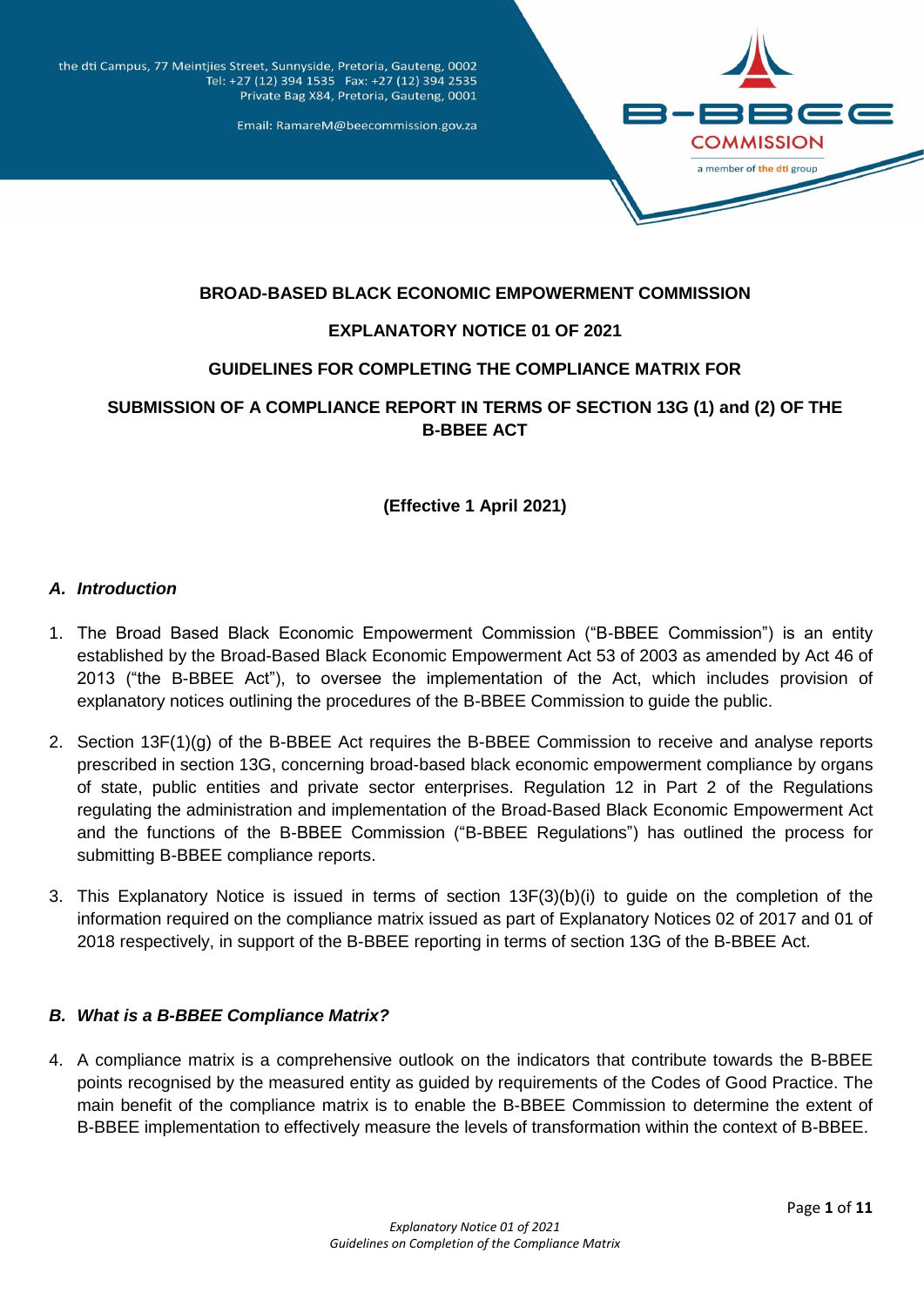## *C. Who must submit a compliance matrix?*

- 5. In terms of Section 13G, read with regulation 12 of the B-BBEE Regulations, the following entities are required to submit a compliance report:
	- a) All spheres of **government, public entities** and **organs of state** must report on their compliance with broad-based black economic empowerment in their audited annual financial statements and annual reports required under the Public Finance Management Act, 1999 (Act No. 1 of 1999) within thirty (30) days post approval of such annual report and financial statements in a prescribed Form B-BBEE 1.
	- b) All **public companies** listed on the **Johannesburg Stock Exchange (JSE)** must in a prescribed Form B-BBEE 1 provide to the B-BBEE Commission, in such manner as may be prescribed, a report on their compliance with broad-based black economic empowerment within 30 days' post approval of annual reports and financial statements or ninety (90) days after end of the financial year of the listed entity, irrespective of whether it is primary or secondary listing.
	- c) All **Sectoral Education and Training Authorities** contemplated in the Skills Development Act, 1998 (Act No. 97 of 1998), must report on skills development spending and programmes to the B-BBEE Commission 30 days' post approval of annual reports and financial statements or 90 days after end of the financial year of the Sectoral Educating Training Authorities in a prescribed Form B-BBEE 2.
- 6. However, for purposes of this Explanatory Notice, guidance is only in relation to entities that fall in paragraphs (a) and (b).

### *D. How to complete the compliance matrix?*

7.1 All spheres of government, organ of state or public entity as well as entities listed on the JSE are required to provide the following information on their compliance matrix:

### 7.1.1 **Ownership and Management Control Elements**

- (a) Race, gender and age indicators of the black shareholders and black directors as per the relevant scorecard. The information must further be broken down into race classification, gender, disability indication and geographical location.
- (b) The information provided for management control, must be the same information submitted to the Department of Labour for employment equity reporting.
- (c) Indicate dividends declared and method or formula of distribution.

### 7.1.2 **Skills Development Element**

(a) Value of the 6% or 3% of leviable amount identified for skills development of black people. This amount excludes the skills levy contributed to the Sectoral Education Training Authority through the South African Revenue Services.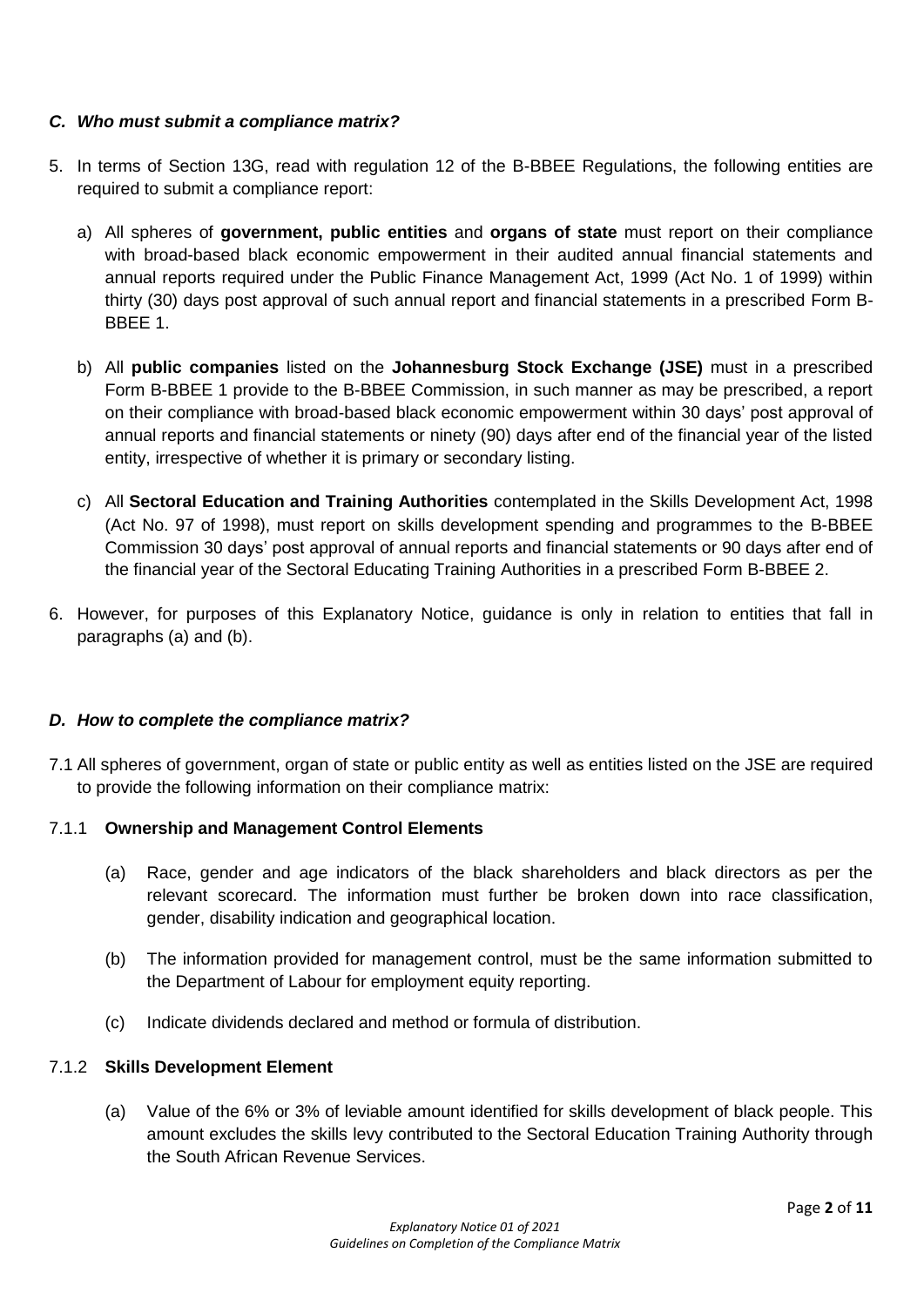(b) Number of black persons trained per race classification, gender, geographical location, disability and value thereof against each person trained.

## 7.1.3 **Enterprise and Supplier Development Element**

- (a) List of all B-BBEE compliant suppliers, type of enterprise, their B-BBEE Status, percentage of black ownership, percentage of black women ownership, nature of services or goods supplied and total spend with each supplier.
- (b) Number of all black owned or black women owned EMEs or QSEs the measured entity supported under enterprise and supplier development and value thereof against each entity. The information must further be broken down in terms of geographical location, sector, and level of black ownership and black women ownership.

### 7.1.4 **Socio Economic Development Element**

- (a) The value the measured entity has spent on socio-economic development.
- (b) Number of black participants supported in terms of race classification, gender, geographical location and value thereof.

## *E. What to do if you do not have the required information?*

- 8. In the event that a measured entity does not have the information required to categorise according to geographical location, youth, women or people with disabilities on the basis that it does not claim recognition for such categories on its scorecard, it is advised to record zero under the applicable field.
- 9. However, where the categories in question have been claimed by the measured entity on its scorecard, the information must be provided as that information must be readily available as supporting evidence of the claims. Failure to do so will result in the compliance report not being acknowledged as submitted for compliance with section 13G, resulting in contravention of the B-BBEE Act.

## *F. Conclusion*

- 10. The B-BBEE Commission is committed to ensuring that the B-BBEE Act is implemented in a manner that is consistent to achieve the objectives of broad-based black economic empowerment which should bring about an inclusive economy for all.
- 11*.* The B-BBEE Commission will ensure that it communicates any changes to the procedure outlined in this Explanatory Notice for completing the compliance matrix. For any queries of clarification, the B-BBEE Commission must be contacted immediately.

Issued by the B-BBEE Commission

03 February 2021

Telephone: +27 12 394 1535 Email: [mramare@beecommission.gov.za](mailto:mramare@beecommission.gov.za)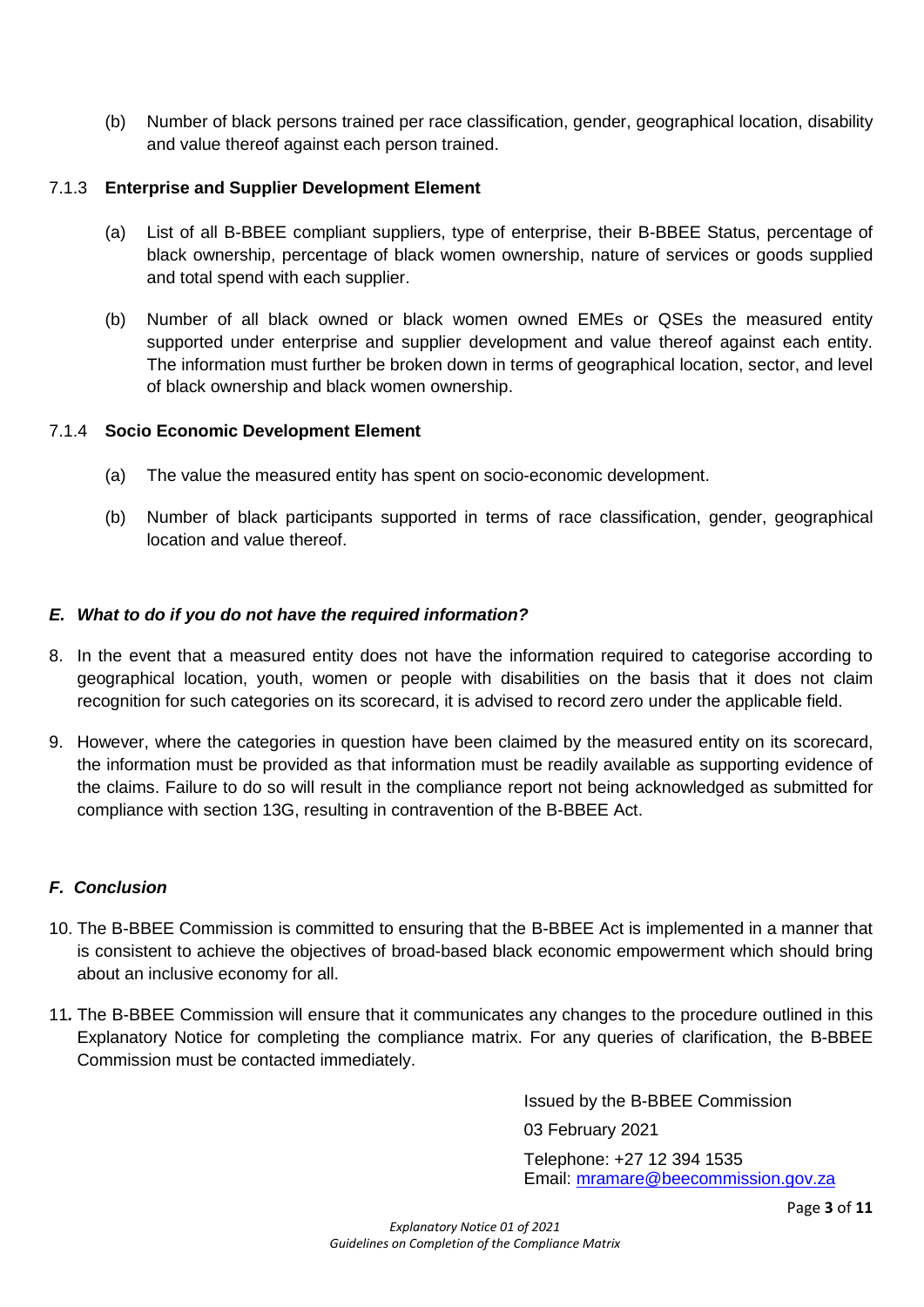**Annexure A**

# **SCORECARD ELEMENTS**

# **1. OWNERSHIP AND MANAGEMENT CONTROL**

Please indicate number of shareholders/directors/managers by providing relevant information below:

| <b>Categories</b> | $%$ for each | Race                              | Gender               | Age (provide % Location |                | (indicate<br><b>Disability</b>                                      |
|-------------------|--------------|-----------------------------------|----------------------|-------------------------|----------------|---------------------------------------------------------------------|
|                   | category     | classification                    | (indicate $%$ in $ $ |                         |                | in chronological (indicate nr in $\frac{1}{2}$ % in terms of F & M) |
|                   |              | (indicate % in   terms of F & $ $ |                      | order)                  | each Province) |                                                                     |
|                   |              | terms of $A, C, R$ I)             | M)                   |                         |                |                                                                     |
| <b>Black</b>      |              |                                   |                      |                         |                |                                                                     |
| Ownership         |              |                                   |                      |                         |                |                                                                     |
| <b>Board</b>      |              |                                   |                      |                         |                |                                                                     |
| <b>Exec</b>       |              |                                   |                      |                         |                |                                                                     |
| <b>Directors</b>  |              |                                   |                      |                         |                |                                                                     |
| <b>Non-Exec</b>   |              |                                   |                      |                         |                |                                                                     |
| <b>Directors</b>  |              |                                   |                      |                         |                |                                                                     |
| <b>Senior</b>     |              |                                   |                      |                         |                |                                                                     |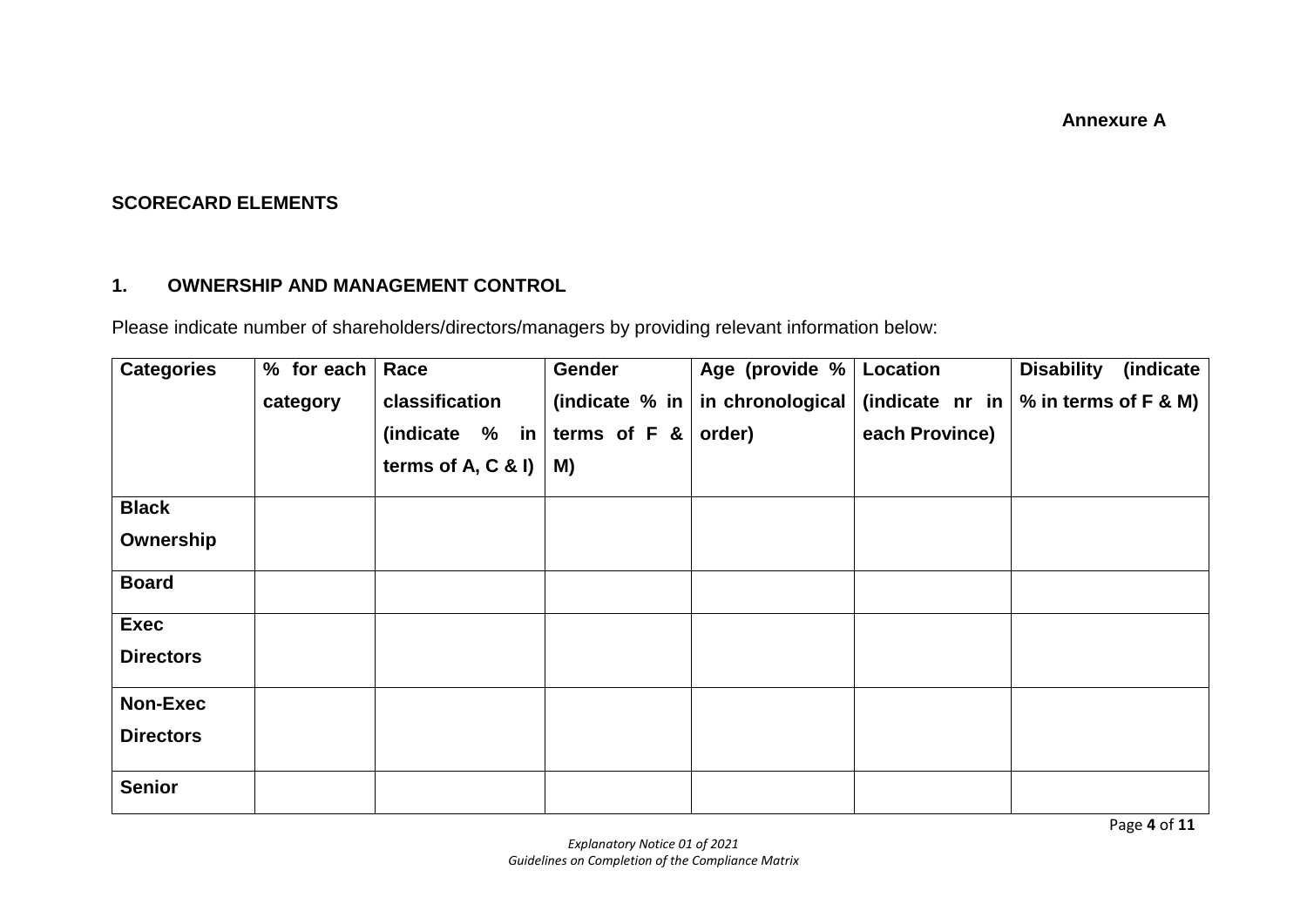| <b>Management</b>                                    |  |  |  |  |  |
|------------------------------------------------------|--|--|--|--|--|
| <b>Middle</b>                                        |  |  |  |  |  |
| <b>Management</b>                                    |  |  |  |  |  |
| <b>Junior</b>                                        |  |  |  |  |  |
| <b>Management</b>                                    |  |  |  |  |  |
| <b>Dividends declared</b><br>$(AID \cdot A \cdot A)$ |  |  |  |  |  |

*(NB: A-Africans, C-Coloureds, and I-Indians)*

# **2. SKILLS DEVELOPMENT**

Total leviable amount and number of black persons trained by providing relevant information as follows:

| <b>Total Levialbe Amount:</b> |      |                                       |                                                                  |                                                                         |                                                  |                                                        |                                                                 |                              |               |
|-------------------------------|------|---------------------------------------|------------------------------------------------------------------|-------------------------------------------------------------------------|--------------------------------------------------|--------------------------------------------------------|-----------------------------------------------------------------|------------------------------|---------------|
| <b>Categories</b>             |      | <b>Number</b><br>for each<br>category | Race<br>classification<br>(indicate % in<br>terms of $A, C &   $ | <b>Gender</b><br>(indicate $%$ in $\frac{1}{6}$<br>terms of $F$ &<br>M) | Age (provide  <br>in<br>chronologic<br>al order) | Location<br>(indicate<br>in<br>nr<br>each<br>Province) | <b>Disability</b><br>(indicate<br>%<br>in<br>terms of F<br>& M) | <b>Total</b><br><b>Spend</b> | <b>Amount</b> |
| <b>Black</b><br>employees     |      |                                       |                                                                  |                                                                         |                                                  |                                                        |                                                                 |                              |               |
| <b>Black</b>                  | non- |                                       |                                                                  |                                                                         |                                                  |                                                        |                                                                 |                              |               |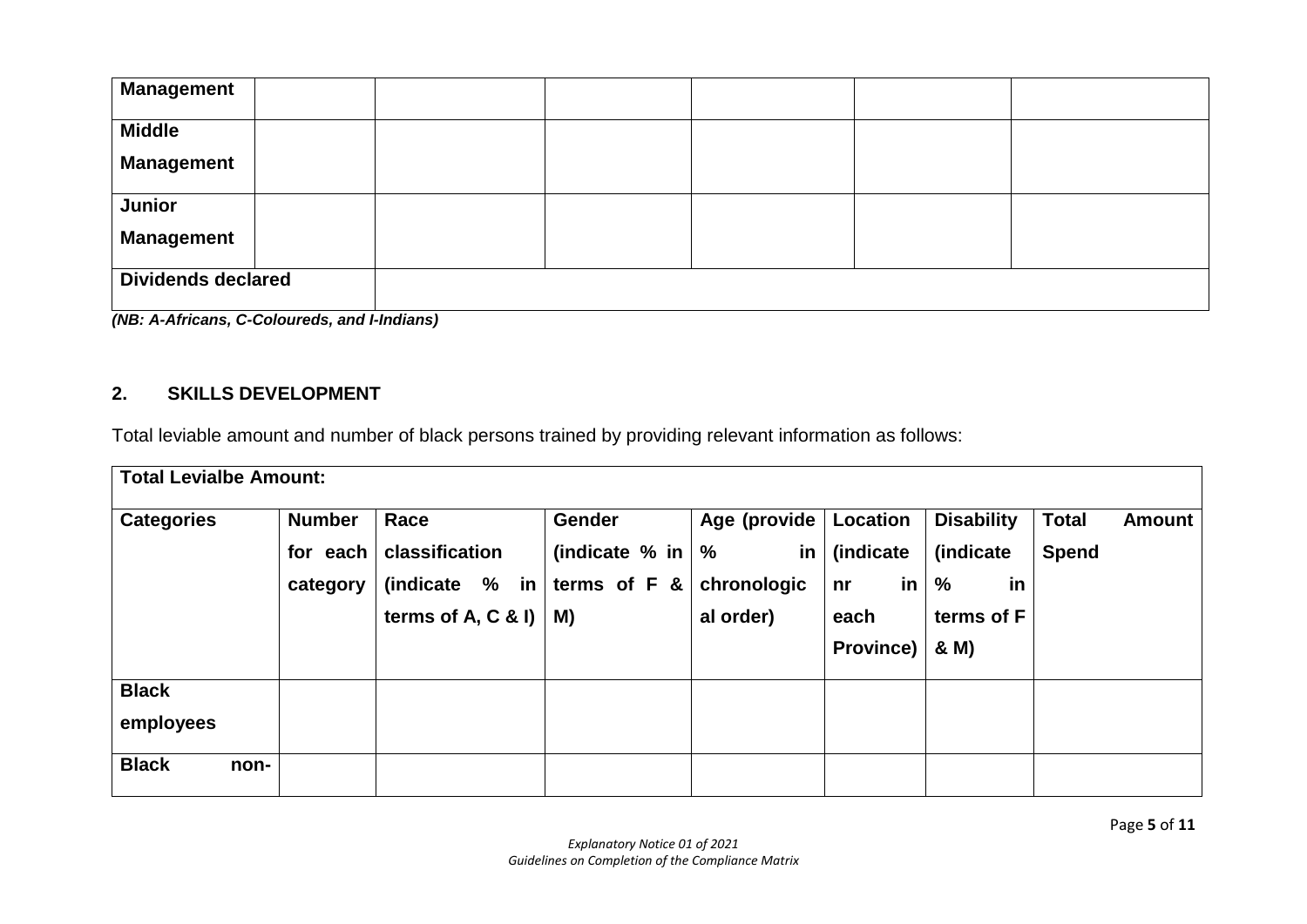| employees                    |  |  |  |  |
|------------------------------|--|--|--|--|
| <b>Black</b>                 |  |  |  |  |
| employees with               |  |  |  |  |
|                              |  |  |  |  |
| disabilities                 |  |  |  |  |
| Black people at              |  |  |  |  |
| institutions<br>of           |  |  |  |  |
| higher education             |  |  |  |  |
|                              |  |  |  |  |
| Black people on              |  |  |  |  |
| learnership,<br>$\mathbf{a}$ |  |  |  |  |
| internship<br>and            |  |  |  |  |
| apprenticeship               |  |  |  |  |
|                              |  |  |  |  |
| <b>Black</b><br>people       |  |  |  |  |
| absorbed at end              |  |  |  |  |
| learnership,<br>of           |  |  |  |  |
| internship<br>and            |  |  |  |  |
| apprenticeship               |  |  |  |  |
|                              |  |  |  |  |

(NB: Please use fields applicable to each codes of good practice, considering the 31 May 2019 amended generic codes)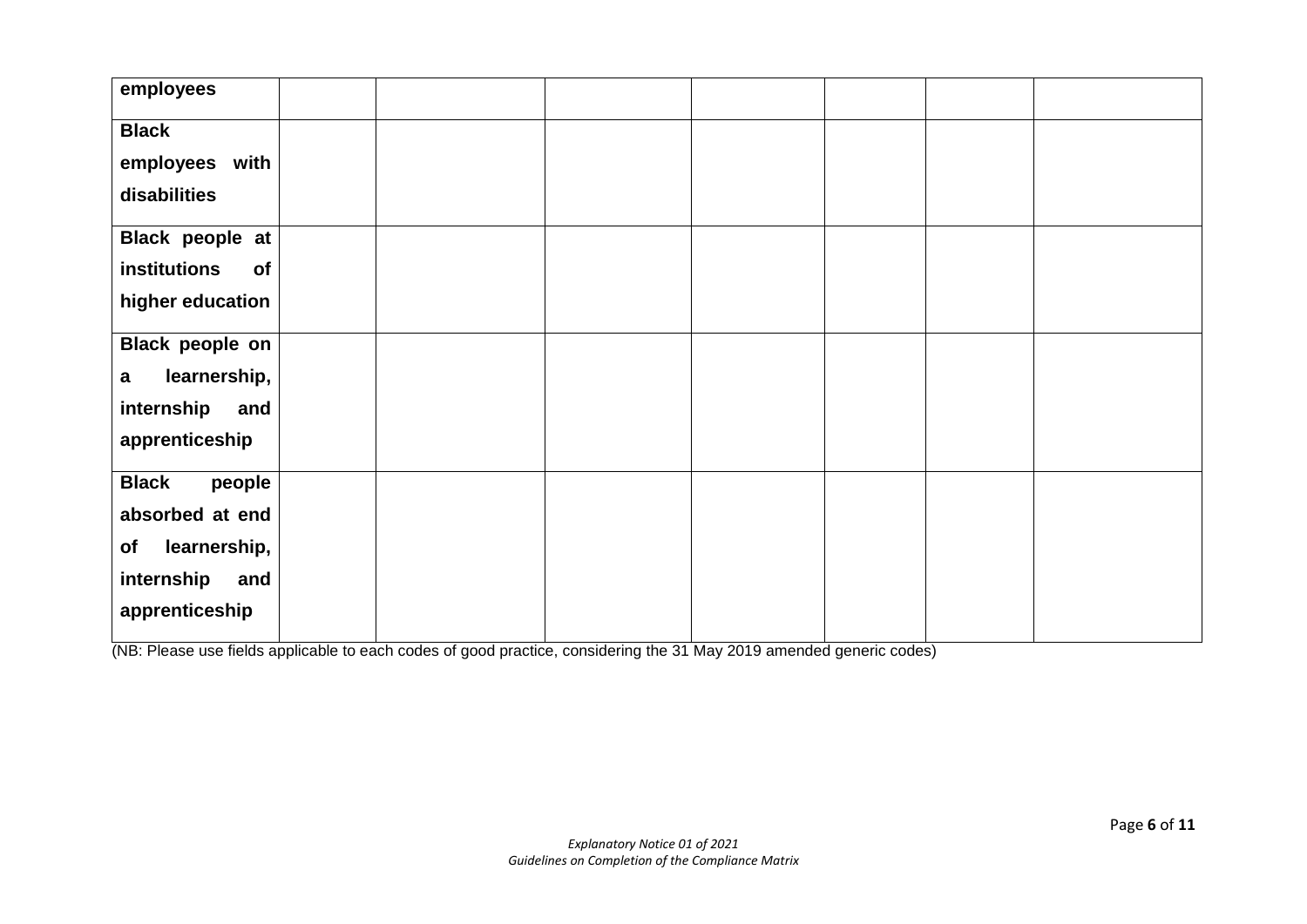# **3. ENTERPRISE AND SUPPLIER DEVELOPMENT**

Total procurement spend/budget and number of enterprise and supplier development beneficiaries and value thereof by providing relevant information below:

| <b>Total Procurement Spend:</b>     |                          |                   |                         |  |  |  |
|-------------------------------------|--------------------------|-------------------|-------------------------|--|--|--|
| <b>Total</b><br><b>Number</b><br>of | <b>Total Value Spend</b> |                   |                         |  |  |  |
| <b>Suppliers</b>                    |                          |                   |                         |  |  |  |
| Total Number of EME                 | <b>Total Value Spend</b> | % Black Ownership | % Black women ownership |  |  |  |
| <b>Supplier</b>                     |                          |                   |                         |  |  |  |
|                                     |                          |                   |                         |  |  |  |
|                                     |                          |                   |                         |  |  |  |
| Total Number of QSE                 | <b>Total Value Spend</b> | % Black Ownership | % Black women ownership |  |  |  |
| <b>Supplier</b>                     |                          |                   |                         |  |  |  |
|                                     |                          |                   |                         |  |  |  |
| <b>Total Number of Large</b>        | <b>Total Value Spend</b> | % Black Ownership | % Black women ownership |  |  |  |
| <b>Suppliers</b>                    |                          |                   |                         |  |  |  |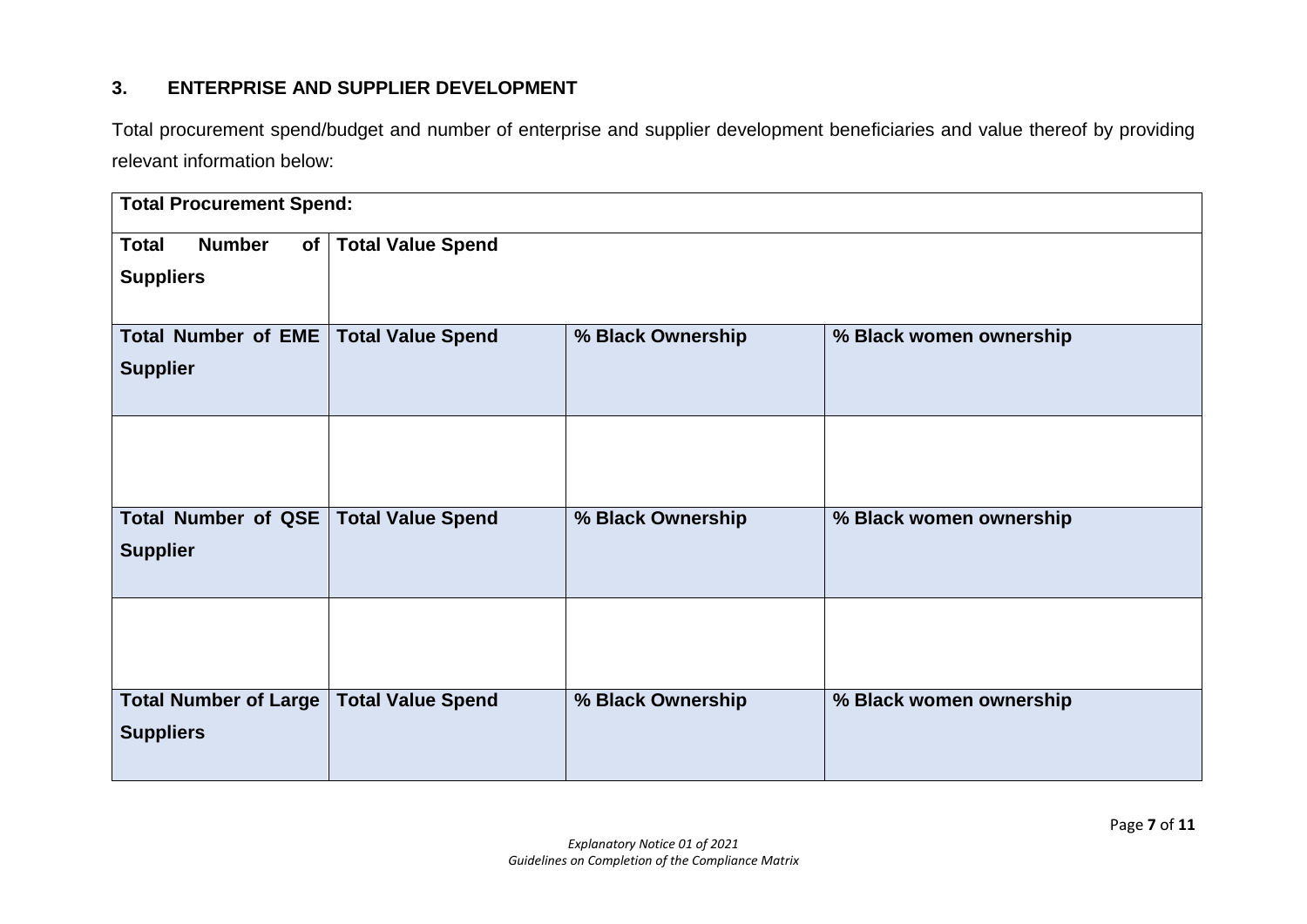| Total Value of 2% NPAT or 0.2% of allocated Budget: |                          |                                            |                                               |                                          |               |  |
|-----------------------------------------------------|--------------------------|--------------------------------------------|-----------------------------------------------|------------------------------------------|---------------|--|
| <b>Total Number of EMEs</b>                         | <b>Total Value Spend</b> | <b>Black</b><br>$\frac{9}{6}$<br>Ownership | $\frac{0}{0}$<br><b>Black</b><br><b>Women</b> | <b>Location</b>                          | <b>Sector</b> |  |
|                                                     |                          |                                            | Ownership                                     | (indicate nr in each<br><b>Province)</b> |               |  |
|                                                     |                          |                                            |                                               |                                          |               |  |
| <b>Total Number of QSEs</b>                         | <b>Total Value Spend</b> | <b>Black</b><br>$\frac{9}{6}$              | <b>Black</b><br>$\frac{9}{6}$<br><b>Women</b> | <b>Location</b>                          | <b>Sector</b> |  |
|                                                     |                          | Ownership                                  | Ownership                                     | (indicate nr in each                     |               |  |
|                                                     |                          |                                            |                                               | <b>Province)</b>                         |               |  |
|                                                     |                          |                                            |                                               |                                          |               |  |
| <b>Total Number of Large</b>                        | <b>Total Value Spend</b> | $\frac{0}{0}$<br><b>Black</b>              | $\frac{9}{6}$<br><b>Black</b>                 | <b>Location</b>                          | <b>Sector</b> |  |
| enterprises*                                        |                          | <b>Ownership</b>                           | <b>Women</b><br>Ownership                     | (indicate nr in each<br><b>Province)</b> |               |  |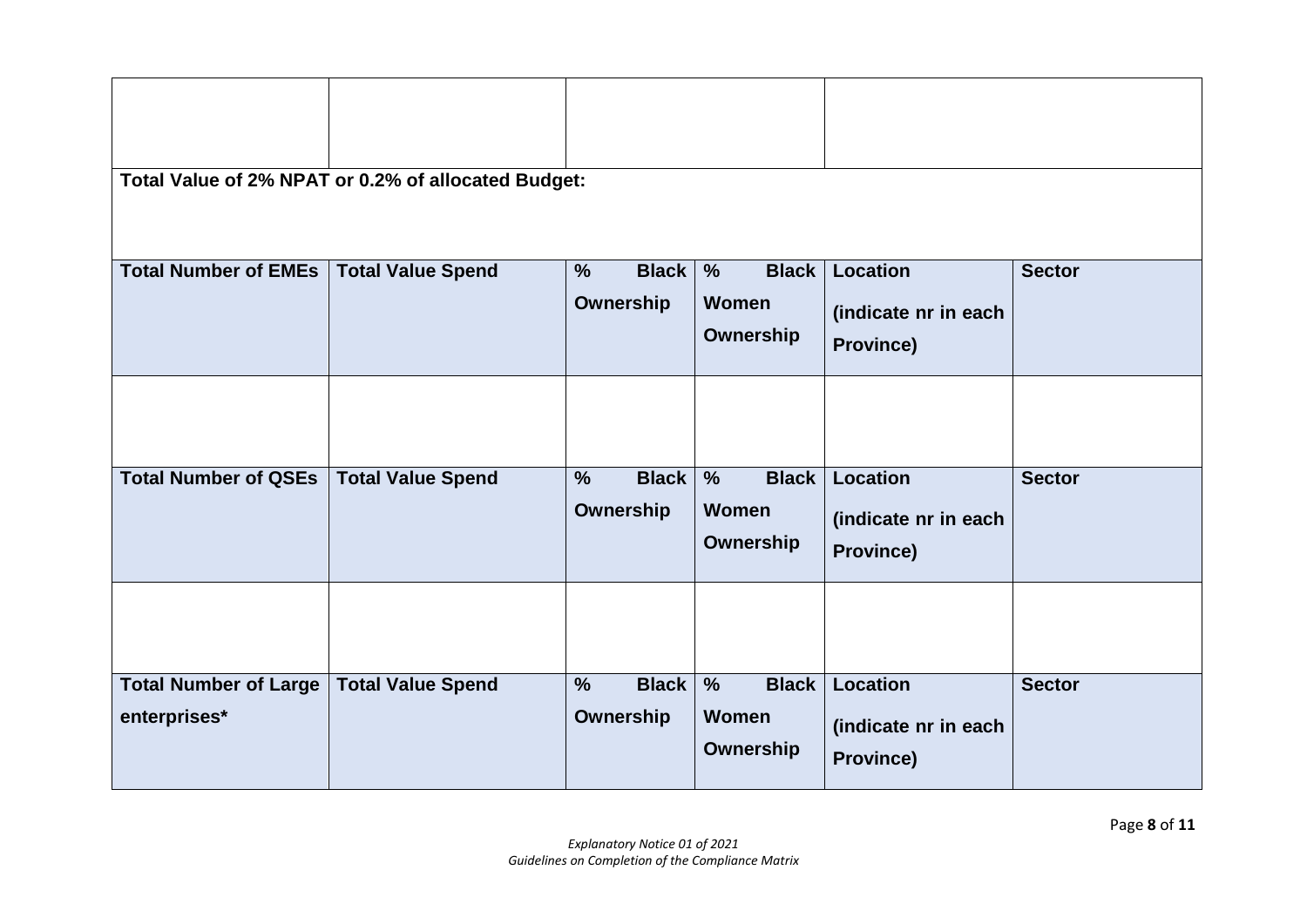| Total Value of 1% NPAT or 0.1% of allocated Budget: |                          |                               |                                               |                      |               |  |
|-----------------------------------------------------|--------------------------|-------------------------------|-----------------------------------------------|----------------------|---------------|--|
| <b>Total Number of EMEs</b>                         | <b>Total Value Spend</b> | <b>Black</b><br>$\frac{0}{0}$ | $\frac{0}{0}$<br><b>Black</b><br><b>Women</b> | Location             | <b>Sector</b> |  |
|                                                     |                          | <b>Ownership</b>              |                                               | (indicate nr in each |               |  |
|                                                     |                          |                               | Ownership                                     | Province)            |               |  |
|                                                     |                          |                               |                                               |                      |               |  |
| <b>Total Number of QSEs</b>                         | <b>Total Value Spend</b> | <b>Black</b><br>$\frac{0}{0}$ | <b>Black</b><br>$\frac{1}{\sqrt{2}}$          | <b>Location</b>      | <b>Sector</b> |  |
|                                                     |                          | Ownership                     | <b>Women</b>                                  | (indicate nr in each |               |  |
|                                                     |                          |                               | Ownership                                     | Province)            |               |  |
|                                                     |                          |                               |                                               |                      |               |  |
| <b>Number</b><br><b>Total</b><br>of <sub>l</sub>    | <b>Total Value Spend</b> | <b>Black</b><br>$\frac{0}{0}$ | $\frac{9}{6}$<br><b>Black</b>                 | Location             | <b>Sector</b> |  |
| <b>Generic entities*</b>                            |                          | <b>Ownership</b>              | <b>Women</b>                                  | (indicate nr in each |               |  |
|                                                     |                          |                               | Ownership                                     | Province)            |               |  |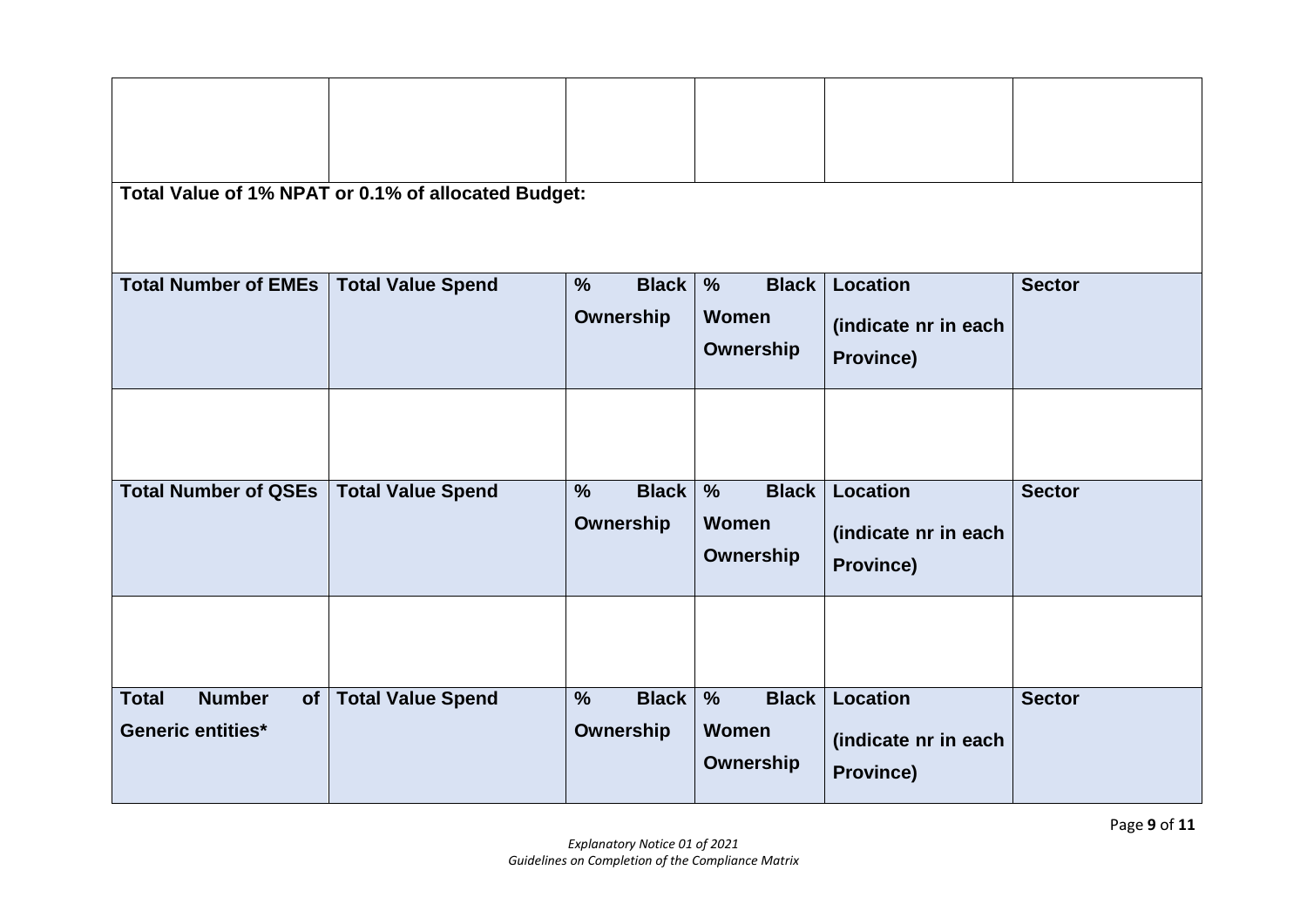(NB: Use the NPAT percentages that is applicable in each codes of good practice)

\*In terms of the 31 May 2019 amended generic codes of good practice, large entities will qualify as beneficiaries of enterprise and supplier development only if they were EMEs or QSEs when they were identified for support in the first instance, and a measured entity is allowed to recognise large entities only up to 5 years.

# **4. SOCIO-ECONOMIC DEVELOPMENT**

Total spend and number of black participants, race classification, gender, geographical indication and value thereof by providing relevant information below:

| Total Value of 1% NPAT or 0.1% of allocated Budget: |                                                                              |  |                                                                          |  |  |  |
|-----------------------------------------------------|------------------------------------------------------------------------------|--|--------------------------------------------------------------------------|--|--|--|
| <b>Number</b><br>of <sub>l</sub><br>participants    | Race<br>classification  <br>(indicate % in terms of $ F \& M$ )<br>A, C & I) |  | Gender (indicate % in terms of   Location (indicate nr in each Province) |  |  |  |
|                                                     |                                                                              |  | <b>GP</b>                                                                |  |  |  |
|                                                     |                                                                              |  | <b>MP</b>                                                                |  |  |  |
|                                                     |                                                                              |  | <b>FS</b>                                                                |  |  |  |
|                                                     |                                                                              |  | <b>LP</b>                                                                |  |  |  |
|                                                     |                                                                              |  | <b>WC</b>                                                                |  |  |  |